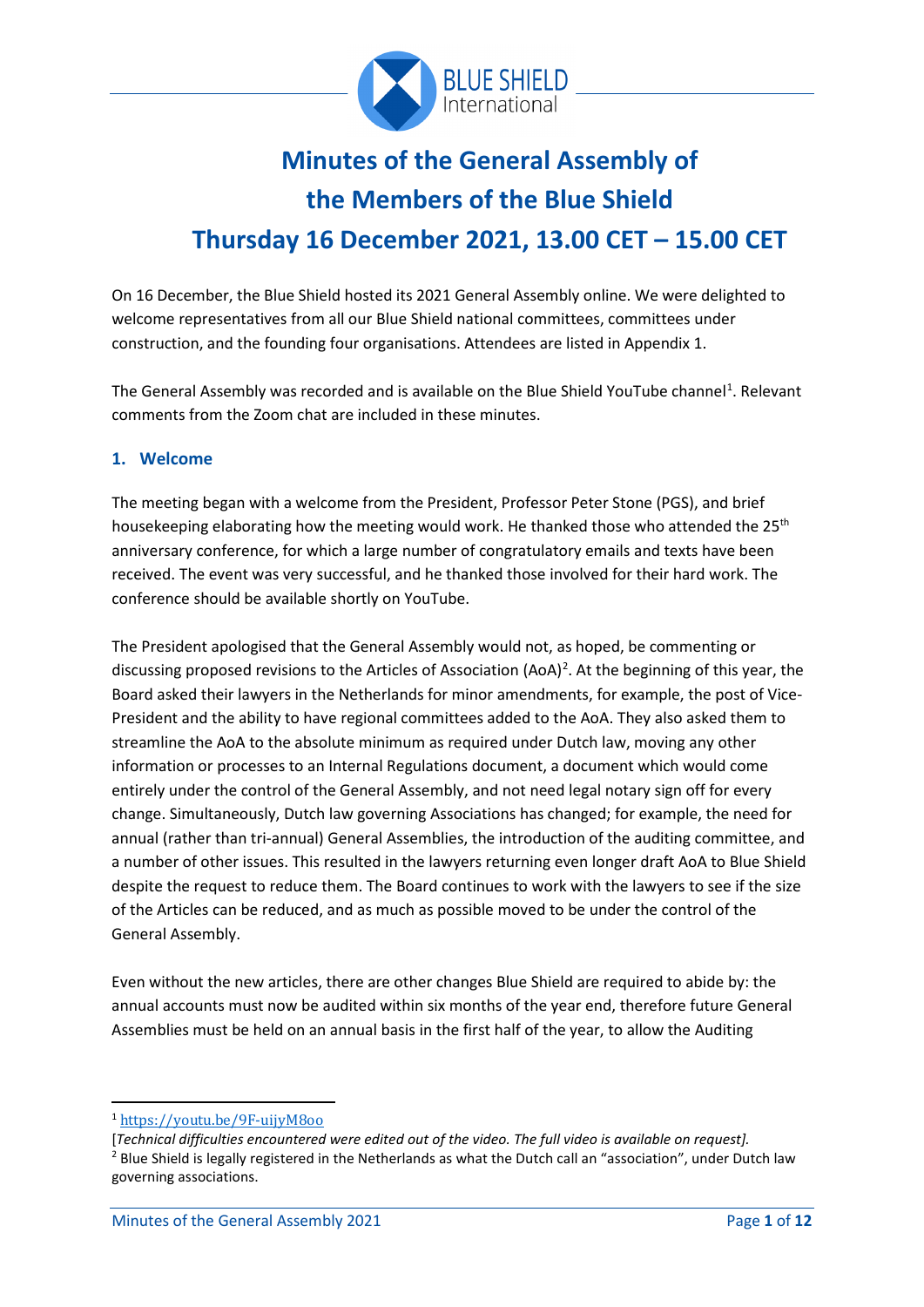

Committee to report to the General Assembly in due time. Going forwards, the Board hope to hold the General Assembly in May or June every year.

In order to meet that change of the move from a triannual general assembly to an annual General Assembly in the first half of the year, the Board must ask all national committees for 2021 Annual Reports and 2022 Strategic Plans by the end of February 2022. The President hoped this would not be too much additional work for national committees, and reiterated that the Board and Secretariat are here to support national committees as much as possible.

#### **2. Approval of Annual Documentation**

The President introduced the voting. There are three votes to approve the Blue Shield Annual Documentation

- 2.1 BSI Annual Report
- 2.2 BSI Financial Report of the Treasurer
- 2.3 BSI Strategic Plan

The President apologised that there was a mistake in the documents sent out. Although the documents were correctly labelled, the Agenda and the electronic voting system questions refer to the 2021 Annual Plan. He clarified that the 2021 Annual Plan referred to in the electronic voting system should be the 2022 Annual Plan. [*In fact, the three documents are the 2022 Strategic Plan; 2020-21 Annual Report; and 2020 Treasurer's Report*]. He hoped that it was clear to those voting which document was which and apologised for the confusion.

# **2.1. Annual Report Nov 2020-Nov 2021**

PGS flagged that the Annual Report goes from November to November as that was when it was written. From 2022 onwards it will become an Annual Report written for each calendar year.

No questions were received on the Annual Report before the General Assembly.

PGS presented the highlights of the 2022 Annual Report. These included:

- Blue Shield's successful increase in social media presence, thanking Emma Cunliffe (EC) and Jessica Barry (JB)
- The Secretariat is funded through the money Newcastle University gives to the President in his role as the UNESCO Chair in Cultural Property Protection and Peace. EC is full-time and Michael Delacruz (MD) is part time. The President formally thanked Newcastle University for their funding and support, without which Blue Shield would not be in such a strong position. However, that funding currently runs out on 31 December 2023: the search for future funding will be critical
- The increasing cooperation between national committees, and Blue Shield international, flagging several projects from the Annual Report
- The hard work of the Accreditation Committee, and the successful accreditation of Mali and Turkey, with a number of others in progress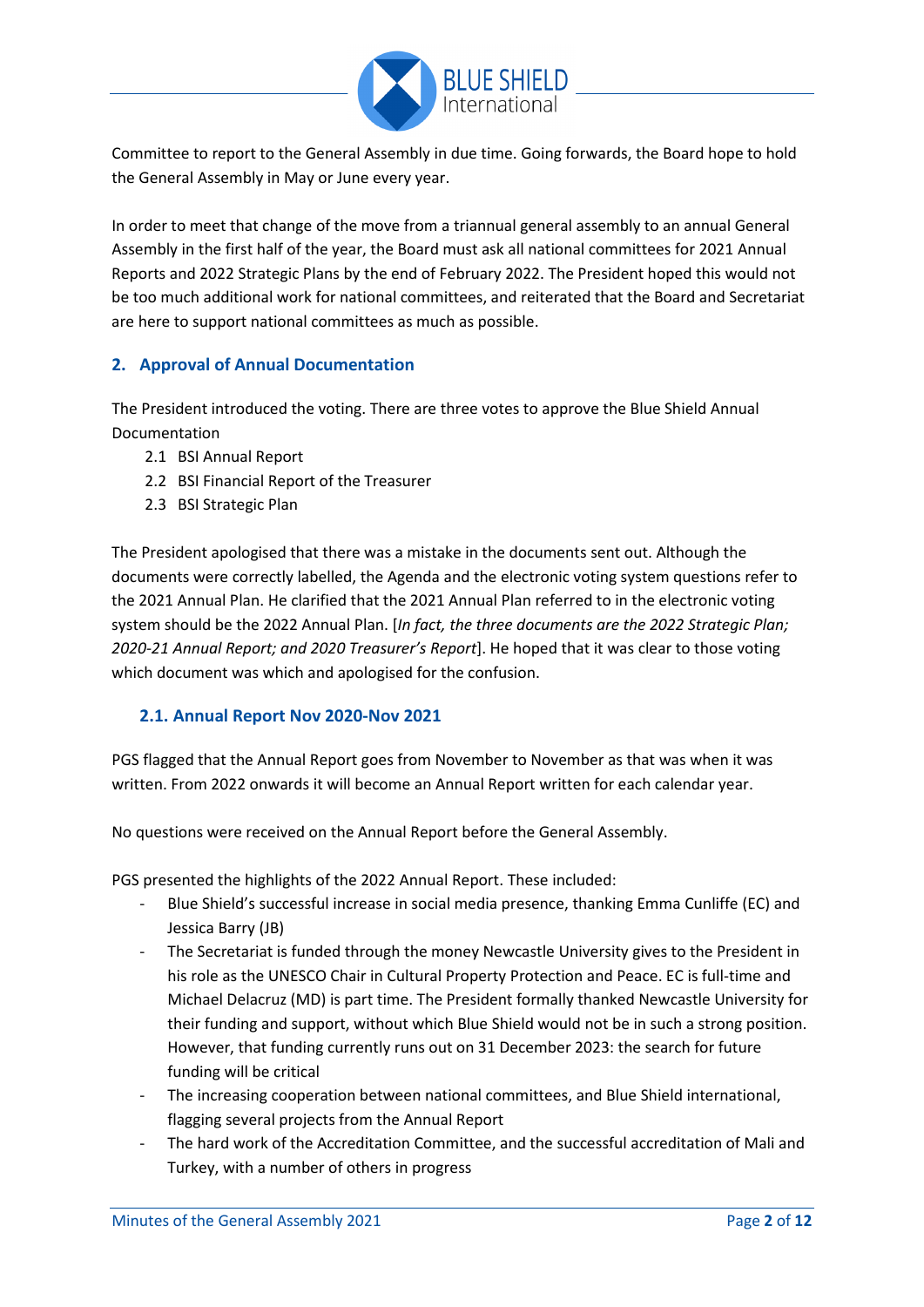

- The hard work of The Illicit Trafficking Working Group which (whilst confidential) is making a real difference in the fight against Illicit trafficking
- A planned document to come from the Emergency Response Working Group, due to the Board next year
- The 25<sup>th</sup> Anniversary celebrations, with thanks to all the volunteers have worked to support it
- He concluded by highlighting the new Blue Shield Training Course, which is has been very positively received. The Secretariat are working to incorporate the feedback into block one and in preparation for block 2. It is hoped to circulate Block 2 in the new year.

The President opened the floor for questions. Manana Tevzadze (MT) of the Georgian National Committee queried the paper on the work of the Emergency Response Working Group. The President clarified that the group has been approved in the principle, but that a paper on the proposed remit of the group is to be presented to the Board at (hopefully) the April 2022 Board meeting.

# **2.2. Treasurer's Report for the 2020 Financial Year**

The Treasurer, Klaus Weschenfelder (KW), presented the Treasurer's Report for the 2020 Financial Year (a legally mandated period). Most activities have revolved around legal compliance, such as registering all Board members with Kamer van Kooperhandel (the Dutch Chamber of Commerce), which is nearly complete. KW has also been investigating banking options. Although BSI has no direct funding, some figures are included for transparency. The current holdings (from our previous bank account) of €183 are still held by the National Committee of the Netherlands; Newcastle University pays BSI staff costs, and some travel and website costs; the NGO Biladi paid the BSI website domain costs. The main goals for 2022 are to finalise the KvK registration, open a bank account, and create financial compliance guidance based on the new AoA.

# **2.3. Strategic Plan 20200**

The President presented the draft 2022 Strategic Plan (which he referred to as the Annual Plan). He noted it builds on the last few years of work, highlighting **[1.4]** *Work with the national committee of the Czech Republic regarding the feasibility of an in-person General Assembly in 2023*. He hoped that would be possible to host the General Assembly with them in person in the future, and highlighted the enormous amount of work by the Czech National Committee to plan the 2020 General Assembly in person, before COVID restricted travel. He also flagged the newsletter they produced for the Conference, which was circulated and shared online<sup>[3](#page-2-0)</sup>, and all their work to get the viewing rights for the Destruction of Memory for the conference<sup>[4](#page-2-1)</sup>.

<span id="page-2-0"></span><sup>&</sup>lt;sup>3</sup> During the meeting, EC added a link to it in the chat: [https://theblueshield.org/registration-open-blue-shield-](https://theblueshield.org/registration-open-blue-shield-25th-anniversary-conference/)[25th-anniversary-conference/](https://theblueshield.org/registration-open-blue-shield-25th-anniversary-conference/)

<span id="page-2-1"></span><sup>&</sup>lt;sup>4</sup> The screening of the Destruction of Memory was arranged by the Czech Republic National Committee of the Blue Shield, with their colleagues from the National Film Archive, namely Mr. Tomas Lachman, Mr. David Havas, and Ms. Nikola Krutilova. Access to the film for our Anniversary was supported by the Ministry of Culture of the Czech Republic. We offer them our sincere thanks for their support.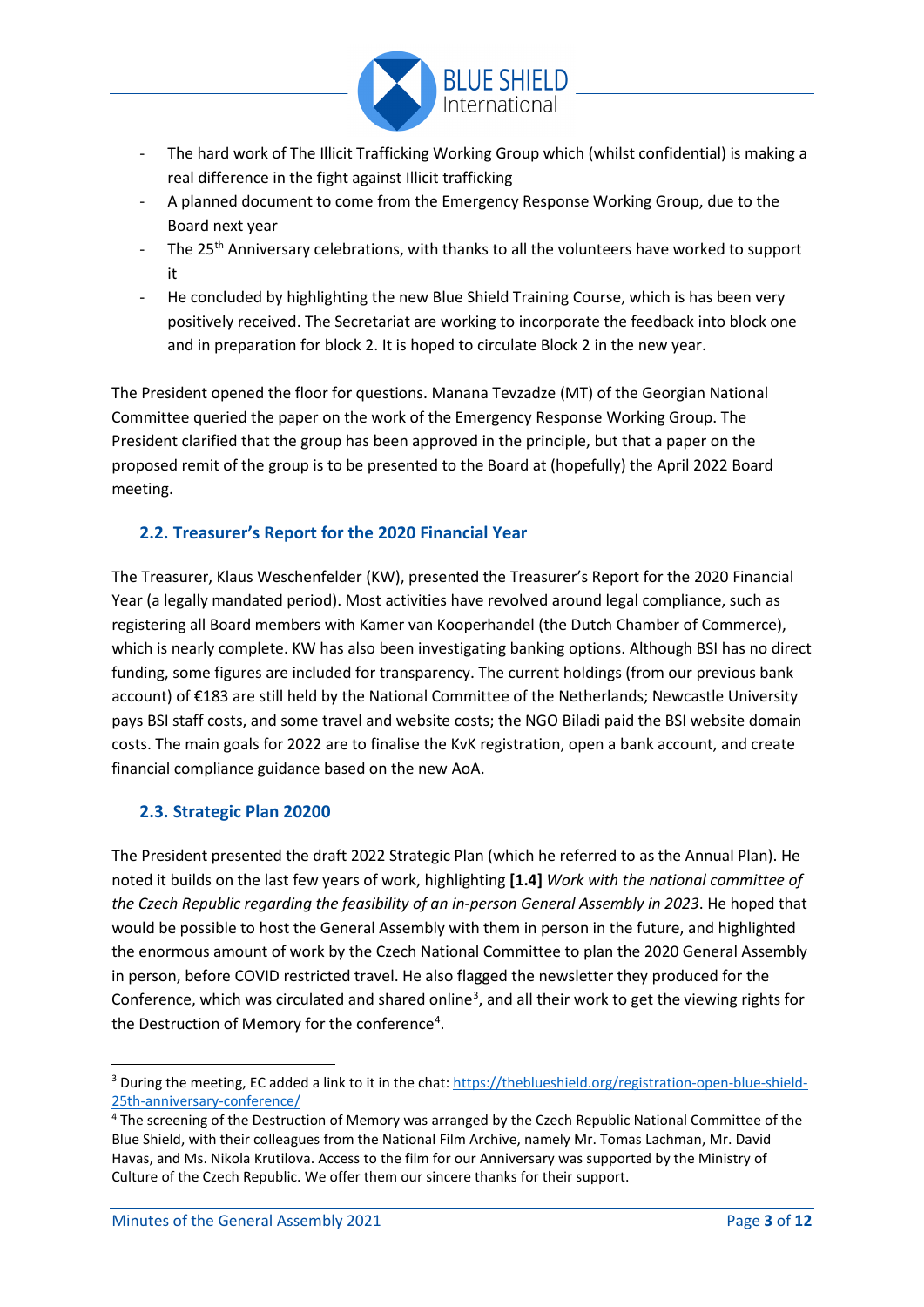

Angela Dellebeke (Netherlands) (AD) asked a question regarding *[1.9] Develop and sign formal agreements with [a] UNESCO [b] The Smithsonian* - "Could you elaborate a little on what type of agreements we want to sign with those parties?"

The President clarified that the point of the formal agreements which Blue Shield now has with NATO, the UN Peacekeeping Deployment in Lebanon, the International Committee of the Red Cross, and – Blue Shield hopes - in the next few months with UNESCO and the Smithsonian, is to build the credibility and international profile of the Blue Shield. The President directed the Assembly to Helen Durham's video (from the ICRC) at the 25<sup>th</sup> Anniversary Conference, noting that following the MoU, the ICRC's real commitment to working more closely with Blue Shield is a massive step forward in our profile and our work internationally. The idea behind the MoUs is to build momentum for the Blue Shield movement with these international agreements.

Inkyung CHANG (IC) of BS Korea asked for elaboration on Blocks Two and Three of the Training Program. *[In the meeting, this was deferred to after the voting (approximately 48 minutes into the video), to enable EC to find the proposed outline, but it is presented here for clarity.]*

EC shared the draft of the proposed Blocks Two and Three of the training course with the Assembly via screen share (presented as Appendix Two to these minutes). The President reviewed Block One, and outlined Block Two, noting red indicated areas that were under discussion. He also noted that Block Three is less developed than Block Two as it is planned to get National Committees to get involved as well. The aim of Blocks Two and Three is to provide more detail on the areas already presented, with case studies in addition to further theory. He also noted that further feedback sessions on Block One are to be held in January: this may result in changes to Blocks Two and Three.

IC queried what the process is for cooperation between NCs and BSI? The President emphasised that such cooperation is a two-way process. He noted the work of Blue Shield Germany finding financial support for the African Committees, as was the Turkish research initiative, which BSI was asked to support. Conversely, following the explosion in Beirut on 4<sup>th</sup> August 2020, PGS was in conversation with colleagues in Beirut within 4 hours. Those on the ground produced a visual report to identify the needs within 4 days, whilst BSI spoke to funders to get the money based on that needs assessment. Collaboration is based on need and capability.

IC clarified she meant with regards to the course. PGS explained Block One is all online for all national committees, who were asked to take part. It is produced in a format to allow all participants to take part at a time that is suitable for them. After 6 weeks, all NCs were invited to feedback sessions in various east/west and weekend/weekday time zones. As the final sessions were posted later than hoped, the final feedback sessions have been postponed to January. All Block One material is still available online (and will be all year). PGS encouraged all BS members to take the course. Block Two will be made available the same way, and followed by feedback sessions. The course also contains the opportunity to give online feedback.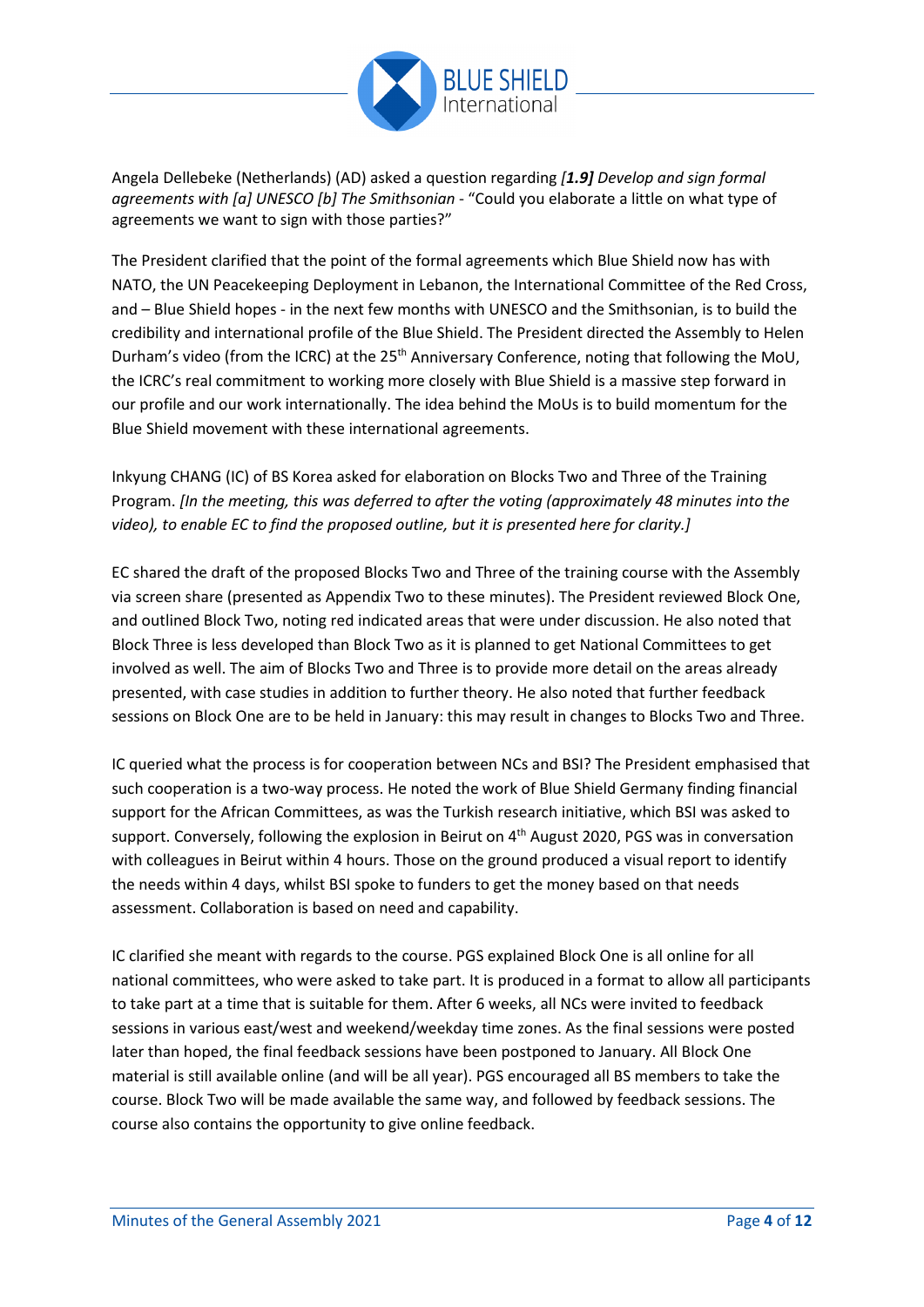

IC also asked about the languages: the course is predominantly available in English, but has subtitles in English, French, Spanish and Arabic (using free translation software). EC noted that languages were more problematic in non-Latin alphabets, and may be of variable quality, but adding more languages was relatively simple. If NCs want other languages, please just email her. IC asked if Block Two was a pre-requisite for Block One: PGS felt that Block One laid the foundations for Block Two, and that Block Two would refer back to Block One, so he encouraged people to take both Blocks to get the most out of the course.

MT asked in the Zoom chat if BSI would still like the NCs to contribute? EC replied that Blue Shield will be refining the programme for Block Two based on feedback for Block One. After Block 2, Blue Shield will get further feedback, and will be reaching out to people for contributions. If any NC feels there is something that should be in the course that they can contribute, she asked them to please put it in the feedback.

# **2.4. Voting**

EC introduced the Election Runner online voting programme, and noted the President only votes in case of a tie. She emphasised that although who has voted is publicly visible, what they have voted is not visible. Voting was opened on Monday 13<sup>th</sup> December. Once all votes were received during the Assembly, EC closed voting and displayed the results. Results are available online<sup>5</sup>.

Do you approve the Nov 2020-Nov 2021 Annual Report of the Board? Yes 30 No 0 Abstain 0 Do you approve the Treasurer's Report for the 2020 Financial Year? Yes 28 No 0 Abstain 2 Do you approve the 2022 Strategic Plan? Yes 30 No 0 Abstain 0

All reports were approved by the General Assembly.

# **3. Election of the Auditing Committee for financial year 2021**

The President then asked KW to introduce the Election of the Auditing Committee for Financial Year 2021. KW explained that Dutch law for Associations requires an Auditing Committee of two members of the Association if no external auditors are employed. These individuals must audit the Associations accounts to determine if the financial report is sufficient and correct. The Treasurer and Secretariat must supply all required information, such as the balance sheet, and explanations to enable the Committee to do their work. The Committee will be re-elected each year; it is good practice (but not mandatory) for members to rotate every 2-3 years, so at least one is experienced. The Committee can question the Treasurer and Board and must make a final report to the General

<span id="page-4-0"></span><sup>5</sup> <https://app.electionrunner.com/election/229050/results>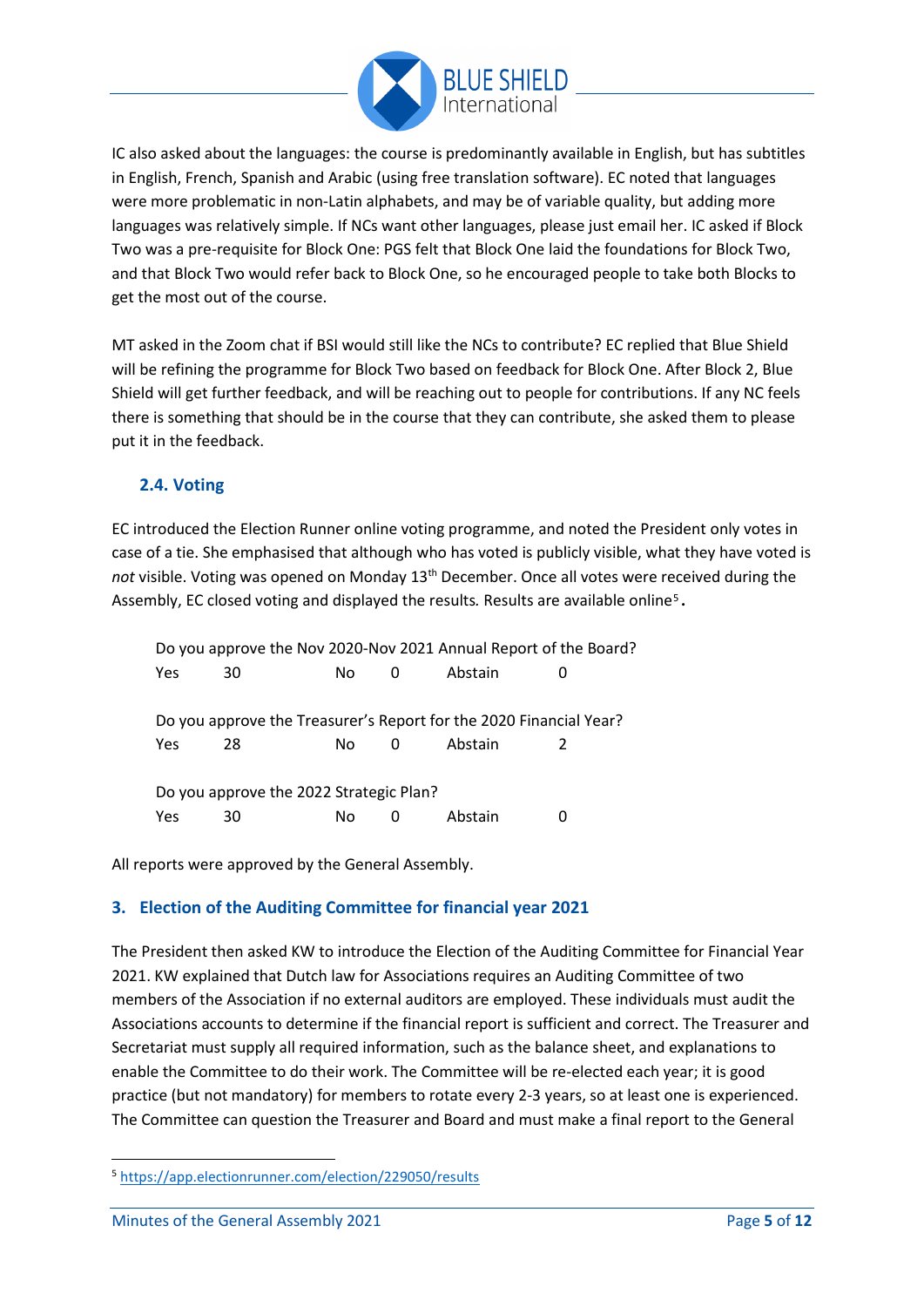

Assembly: however, there is *no* liability of Committee members in the event of malpractice. This first report will be extremely minimal, as there is no financial expenditure for Blue Shield. The General Assembly were given the opportunity to ask questions: there were none.

KW introduced the two candidates: Dr Ömer Dabanli (ÖD) of Blue Shield Turkey, and Gerrit de Bruin (GdB) of Blue Shield Netherlands. Both candidates circulated a biography and statement in advance, and presented themselves to the General Assembly. (GdB was unable to be present and was presented by AD). There were no questions from the Assembly for either candidate.

Voting took place via the online system [Election Runner](https://vote.electionrunner.com/election/f5OQ5/results), and results are available Election Runner<sup>[6](#page-5-0)</sup>.

Election of Candidates to the Auditing Committee of Blue Shield Voters are required to select a minimum of 1 option(s). Voters can select up to 2 options.

Gerrit de Bruin 25 votes Ömer Dabanli 14 votes Abstain 1 vote

Both candidates were elected to the Auditing Committee. EC and the President congratulated the candidates.

*[EC apologies that it does not seem to have been clear to the General Assembly that they should elect two [2] candidates.]*

#### **4. BSI Accreditation of Training Courses**

BSI is working to establish itself as an organisation others may come to accredit their training, but also to accredit national committee training if appropriate. The Vice-President, Professor Bae Kidong (BK), presented his work on the Accreditation of Training Courses (Papers I – BSI Accreditation of Training Program Checklist, and J - Doc J - Report of the Accreditation of Training Program, circulated previously).

BK has been leading on the Accreditation of Training Programme. When building up the checklist to accredit training, BK thanked IC and others in Blue Shield Korea, and support from BS Poland. This project has been ongoing since January 2018. However, suggestions to improve the questions and scope of the checklist's contents are welcome, in the future. The checklist consists of several sections:

- 1. detailed description of the institution holding the training course;
- 2. an overview of the training, its delivery methods, and its relevance to Blue Shield;
- 3. the administration and management structure of the organisers;
- 4. the administration of the training course, including fees and qualifications of trainers;
- 5. facilities, equipment, and services provided in the course (including accessibility);
- 6. budget and finance for the course; and
- 7. Post-evaluation/follow-up management.

<span id="page-5-0"></span><sup>6</sup> <https://vote.electionrunner.com/election/pJh1h/results>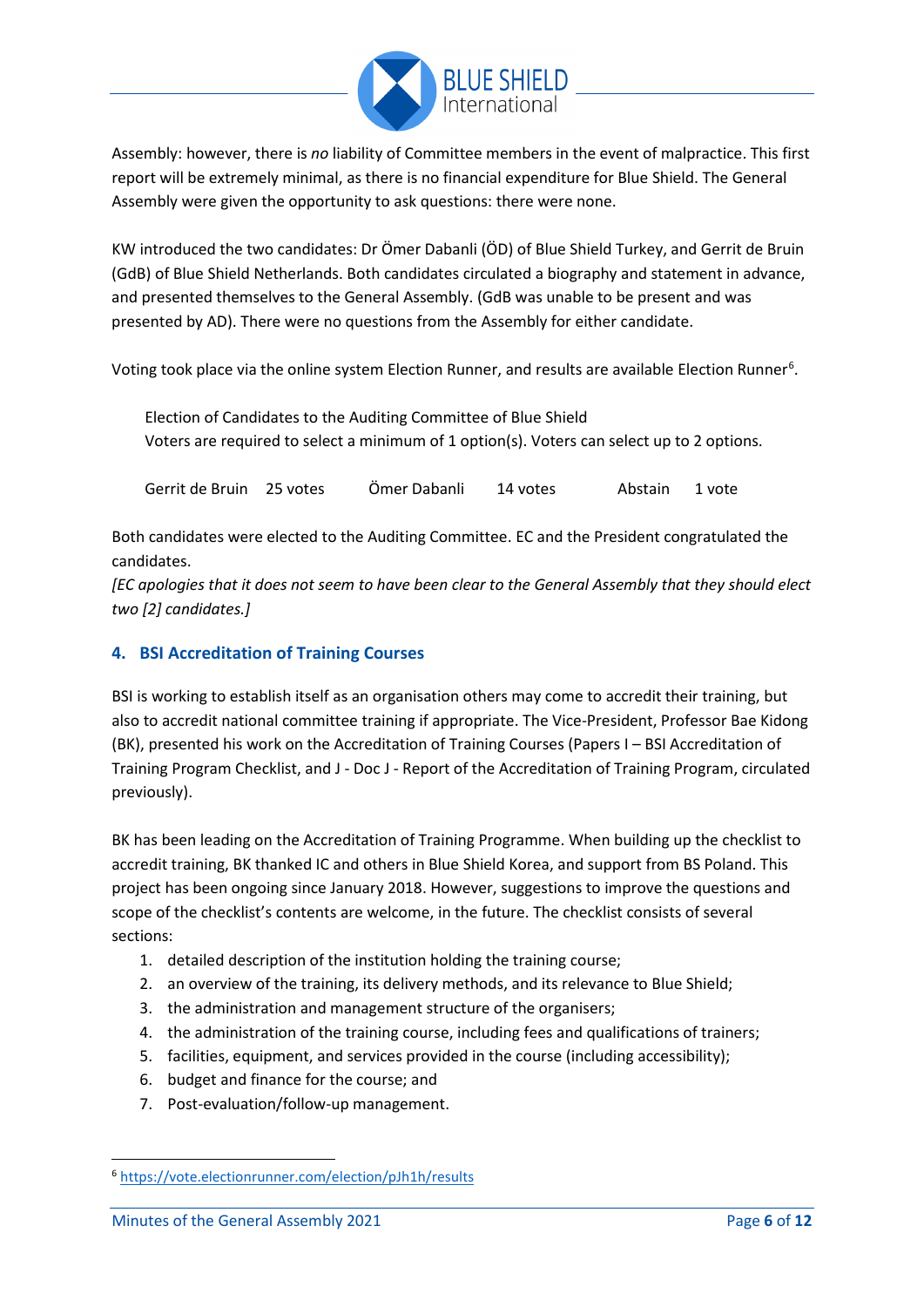

In total, the checklist has 59 questions and is about 10 pages. The checklist will be evaluated on 3 key principles

- 1. Impact of Program on the expansion of philosophy and knowledge of heritage protection under any kinds of wars, conflicts, disasters, and other emergent contexts.
- 2. Feasibility of program management with consideration of readiness of financial resources, the composition of teaching staff, leadership, etc.
- 3. Visibility of BSI in the region where the program takes place

A report and evaluation must be provided within three months of the completion of the course: feedback and evaluation should be collected during the course as part of this. BSI may attend and evaluate any course they are accrediting. Applications should be submitted at least 6 months before a course is taking place to allow time to review the course. BK stated the forms are available online: EC clarified that as BSI is moving to a new website host, they will not be available until the new year.

PGS thanked BK. There were no questions.

#### **5. Any Other Business**

PGS noted the dates of the feedback meetings for Block One.

He thanked the Founding Four (ICA, ICOM, ICOMOS, IFLA) for their ongoing support. He thanked the Board and the Bureau for all their hard work over the last year, particularly KW and BK for the work highlighted in the General Assembly, for their work in the Bureau, and Sophie Delepierre for her work in Bureau and in the Accreditation Committee with KW and EC. He thanked the Illicit Trafficking Working Group for their work, some of the successes of which were highlighted in the 25<sup>th</sup> Anniversary Conference. He thanked those creating the Emergency Response Working Group. He particularly thanked the volunteers who are not always noticed in the background, including Jessica Barry, who is working not only on social media, but on the 25<sup>th</sup> Anniversary interviews, and Martyn Cox who assisted her in the interview editing. He thanked Marcela Szalanska for her work interviewing national committees. He thanked the BSI interns Yasaman Nabati Mazloumi and Lawrence Brenner; Newcastle University PhD student Brittni Bradford; Michael Delacruz of the BSI Secretariat, and Emma Cunliffe for organising and administrating the General Assembly,  $25<sup>th</sup>$ Anniversary Conference without whom the Blue Shield would not be where it is today.

The President closed by thanking the national committees:

*"Without the national committees, we would not have a basis and the foundation of working with everybody else, so national committees are key. We're going to grow into a larger, stronger organization, and we will need to work out our relationship with the national committees more carefully. That's going to be an exciting journey to go on over the next 25 years. I'm not going to be around for the 25 years, but I hope to be around for the next five years or so - let's hope that those are as exciting and as successful as the last 25 years have been. Thank you to everybody."* The following thanks were received in the chat (along with a number of festive greetings):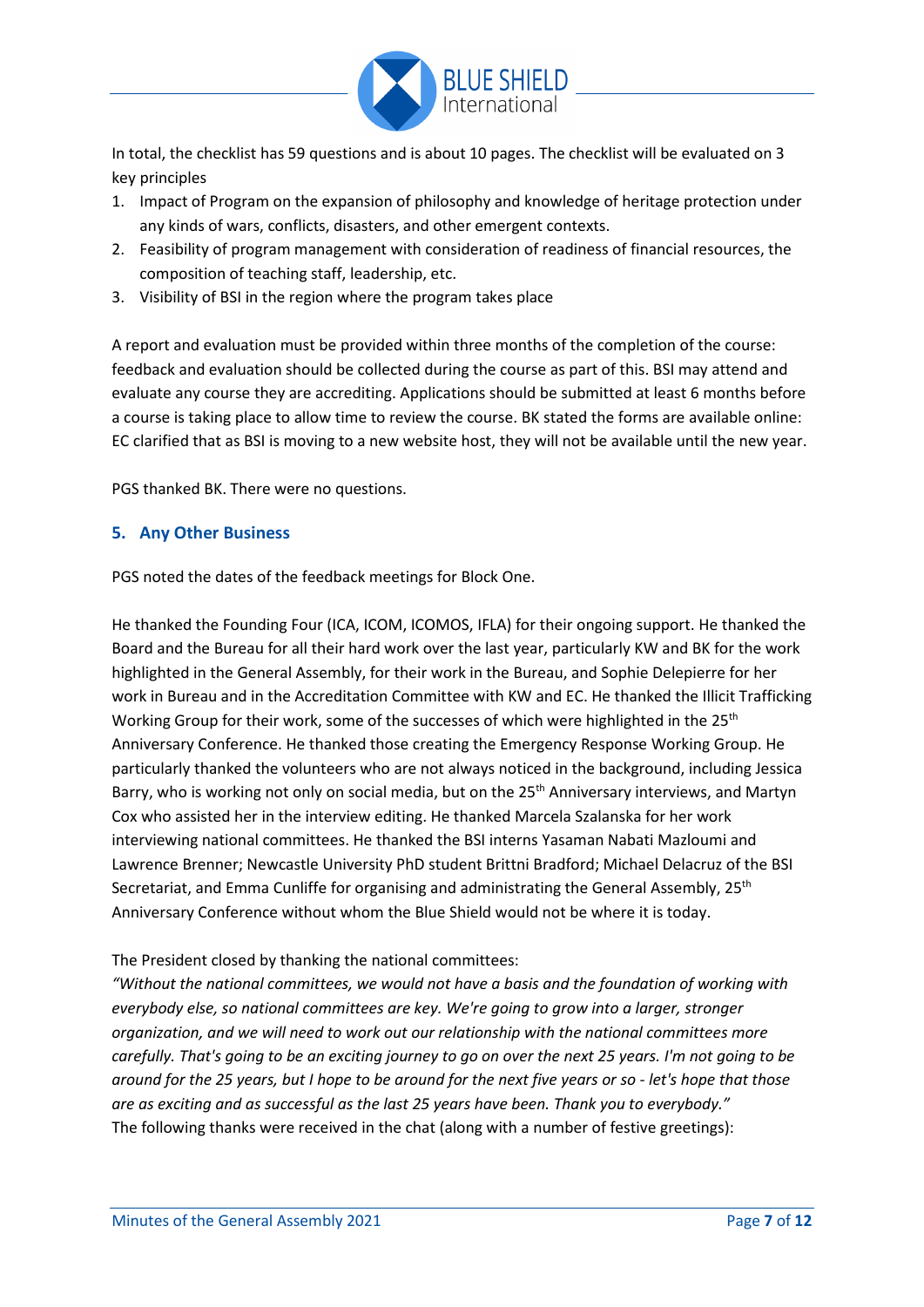

| Sophie Delepierre:         | Thank you Peter and I second you with thanks for my colleagues from<br>the Accreditation Committee: Emma and Klaus who are great dedicated<br>professionals! |
|----------------------------|--------------------------------------------------------------------------------------------------------------------------------------------------------------|
| Bijan Rouhani:             | Thank you everyone, especially Peter and Emma on behalf of ICOMOS                                                                                            |
| Claire Mcguire:            | Thank you to everyone for all the great work and dedication! And<br>special thank you to Peter and Emma on behalf of IFLA!                                   |
| Manana Tevsadze:           | Thank you, Peter, Emma, and the entire board and working groups for<br>all the work                                                                          |
| Elisabeth Korinth:         | Thank you to everyone and all mentioned people who work hard to<br>strengthen the work of Blue Shield nationally and internationally. Thank<br>you, Peter!   |
| Ömer Dabanlı:              | Thank you everyone, especially Peter and Emma- on behalf of BS Turkey                                                                                        |
| Max Scriwanek:             | <b>Thanks Peter and Emma</b>                                                                                                                                 |
| <b>Babacar Ndiaye:</b>     | Thank very much to Peter and Emma                                                                                                                            |
| <b>Christina Ceulmans:</b> | Congratulations to the President and the members of the Board.                                                                                               |
| Luis Martin Bogdanovich:   | Thank you all for your hard work on behalf of BS Peru                                                                                                        |
| Fionnuala Rogers:          | Thank you to all and especially Emma from UKBS and illicit trafficking<br>WG for all your support and assistance you give us.                                |
| Elizabethanne Boran:       | Thanks to Peter, Emma and the members of the board and all involved,<br>from the Irish NC.                                                                   |
| Mary Cain:                 | Thank you Peter and Emma!                                                                                                                                    |
| Bae Kidong:                | Thanks and congratulation Peter and Emma for this great event!                                                                                               |
| Elena Korka:               | Congratulations!!                                                                                                                                            |
| Lidia Klupsz:              | Thank you                                                                                                                                                    |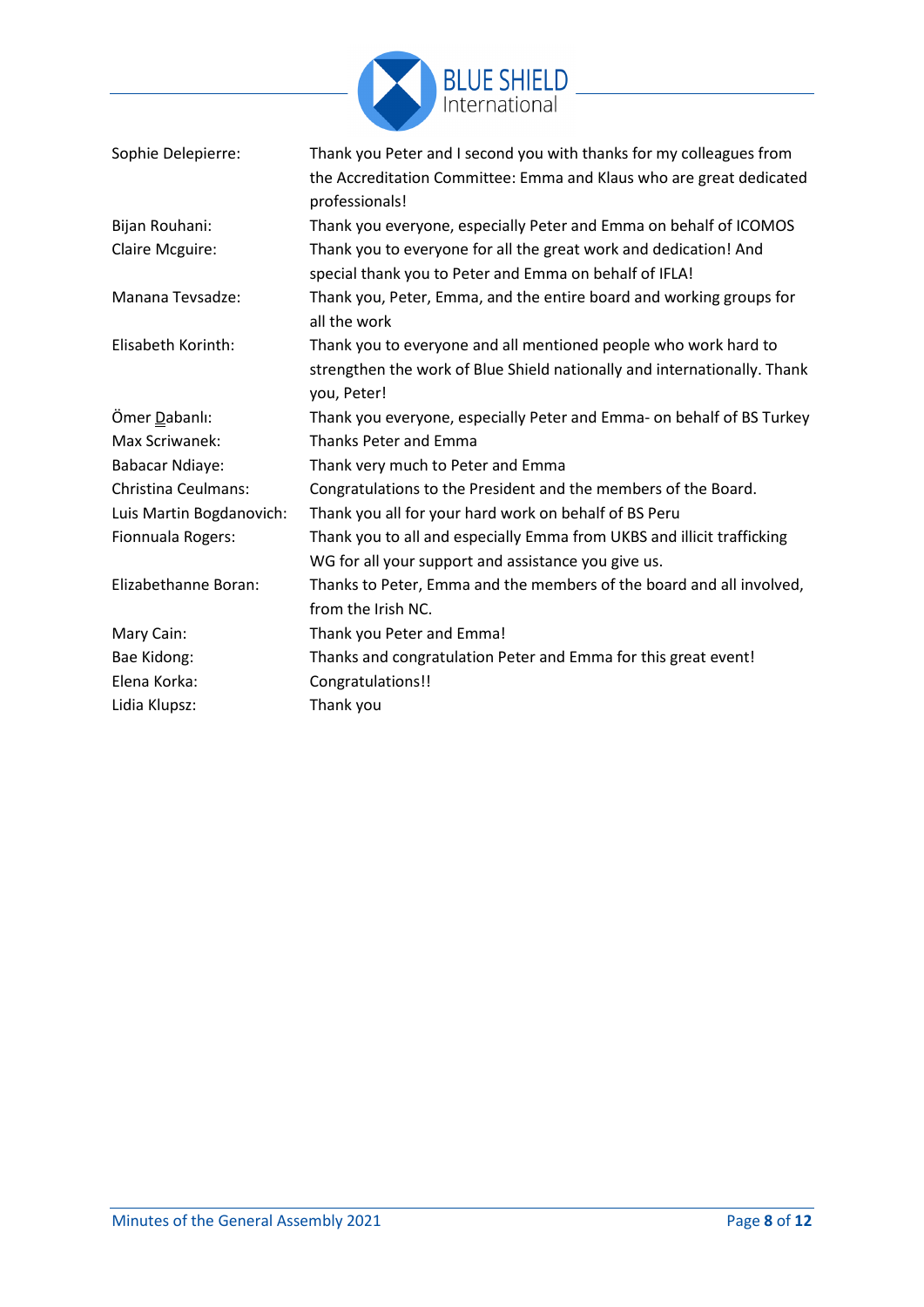

# **Appendix 1: Attendees**

#### **Blue Shield Board:**

| President                                           | Peter Stone                             |  |  |  |
|-----------------------------------------------------|-----------------------------------------|--|--|--|
| Representatives of the Founding Four Organisations: |                                         |  |  |  |
| ICA                                                 | Emilie G. Leumas                        |  |  |  |
| <b>ICOMOS</b>                                       | Bijan Rouhani                           |  |  |  |
| <b>ICOM</b>                                         | Sophie Delepierre                       |  |  |  |
| <b>IFLA</b>                                         | Claire McGuire                          |  |  |  |
| <b>Elected Members</b>                              |                                         |  |  |  |
| Korea                                               | Bae Kidong (Vice President)             |  |  |  |
| Germany                                             | Klaus Weschenfelder (Treasurer)         |  |  |  |
| Senegal                                             | Hamady Gaye                             |  |  |  |
| Poland                                              | Lidia Klupsz (under the username Admin) |  |  |  |

#### **Secretariat (non-voting)**

Emma Cunliffe

#### **Representatives of the Founding Four Organisations:**

ICOM Peter Keller

#### **Representatives of National Committees:**

| Austria            | Anna Puhr                              |
|--------------------|----------------------------------------|
| Austria            | Friedrich Schipper                     |
| Belgium            | Christina Ceulmans (under 85891784032) |
| Curacao            | Max Scriwanek                          |
| Czech Republic     | Jana Souckova                          |
| Germany            | Elisabeth Korinth                      |
| Germany            | Mary Cain                              |
| Germany            | Meetali Gupta                          |
| Germany            | Sina Knopf                             |
| Georgia            | Manana Tevzadze                        |
| Greece (Hellenic)  | Elena Korka                            |
| Guatemala          | Samuel Franco Arce                     |
| Ireland            | Elizabethanne Boran                    |
| Korea              | Inkung Chang                           |
| Macedonia          | Olivera Djartovska Tachevska           |
| <b>Netherlands</b> | Angela Dellebeke                       |
| Peru               | Luis Martin Bogdanovich                |
| Senegal            | <b>Babacar Ndiaye</b>                  |
| Turkey             | Ömer Dabanli                           |
| UK                 | <b>Fionnuala Rogers</b>                |
| USA (USCBS)        | Corine Wegener                         |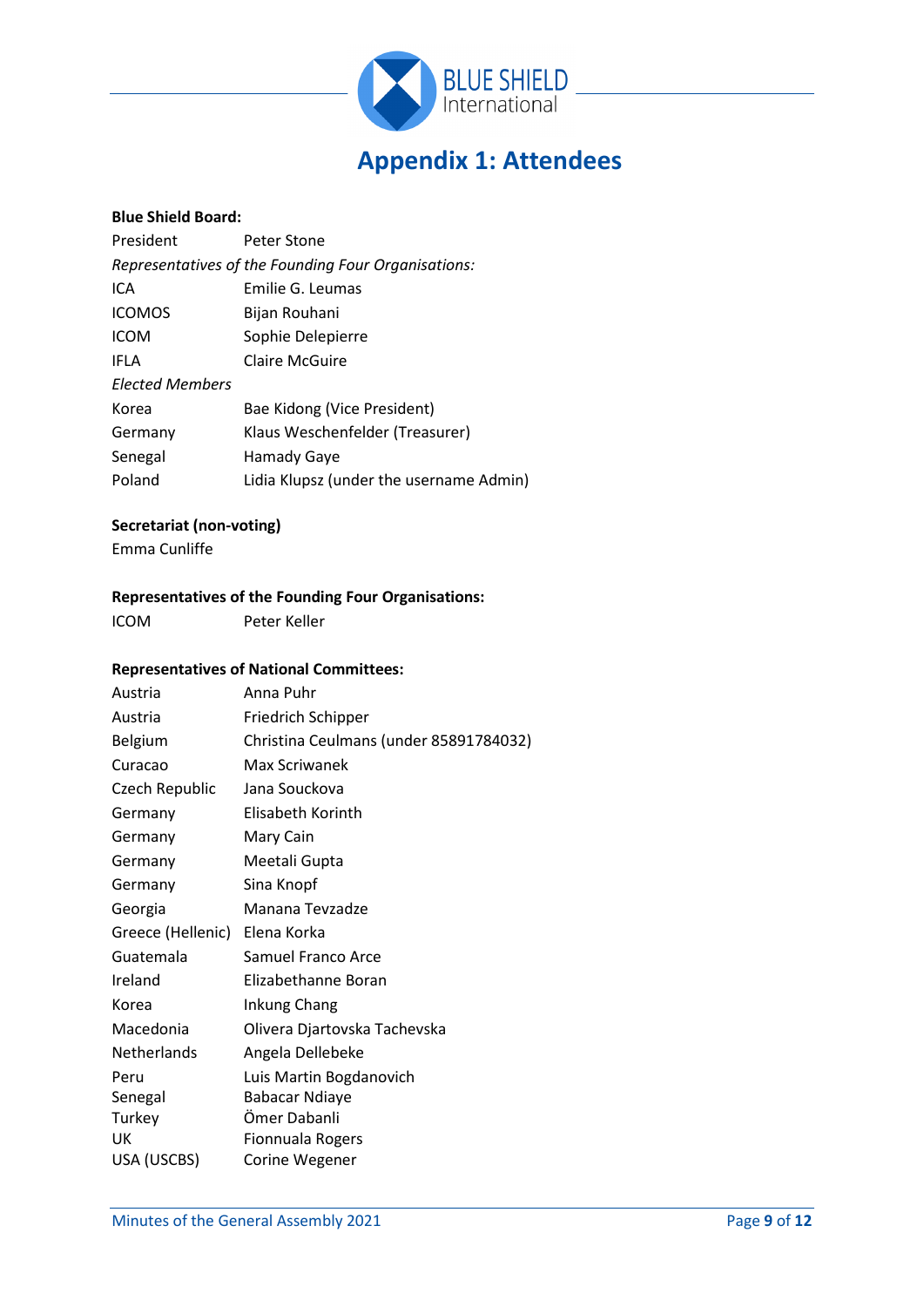

USA (USCBS) James Reap

#### **Representatives of National Committees Under Construction**

| Croatia    | Dragica Krstic  |
|------------|-----------------|
| Croatia    | Tamara Štefanac |
| Mozambique | Daniel Inoque   |

#### **Remote Voting**

Votes were also received from some National Committees who were unable to be present in person:

- Australia Kathryn Dan
- Denmark Søren la Cour Jensen
- France Francois Collange
- Mali Mamadou Samaké

Norway Håkon Roland

- Poland Krzysztof Salacinski
- USCBS Patty Gerstenblith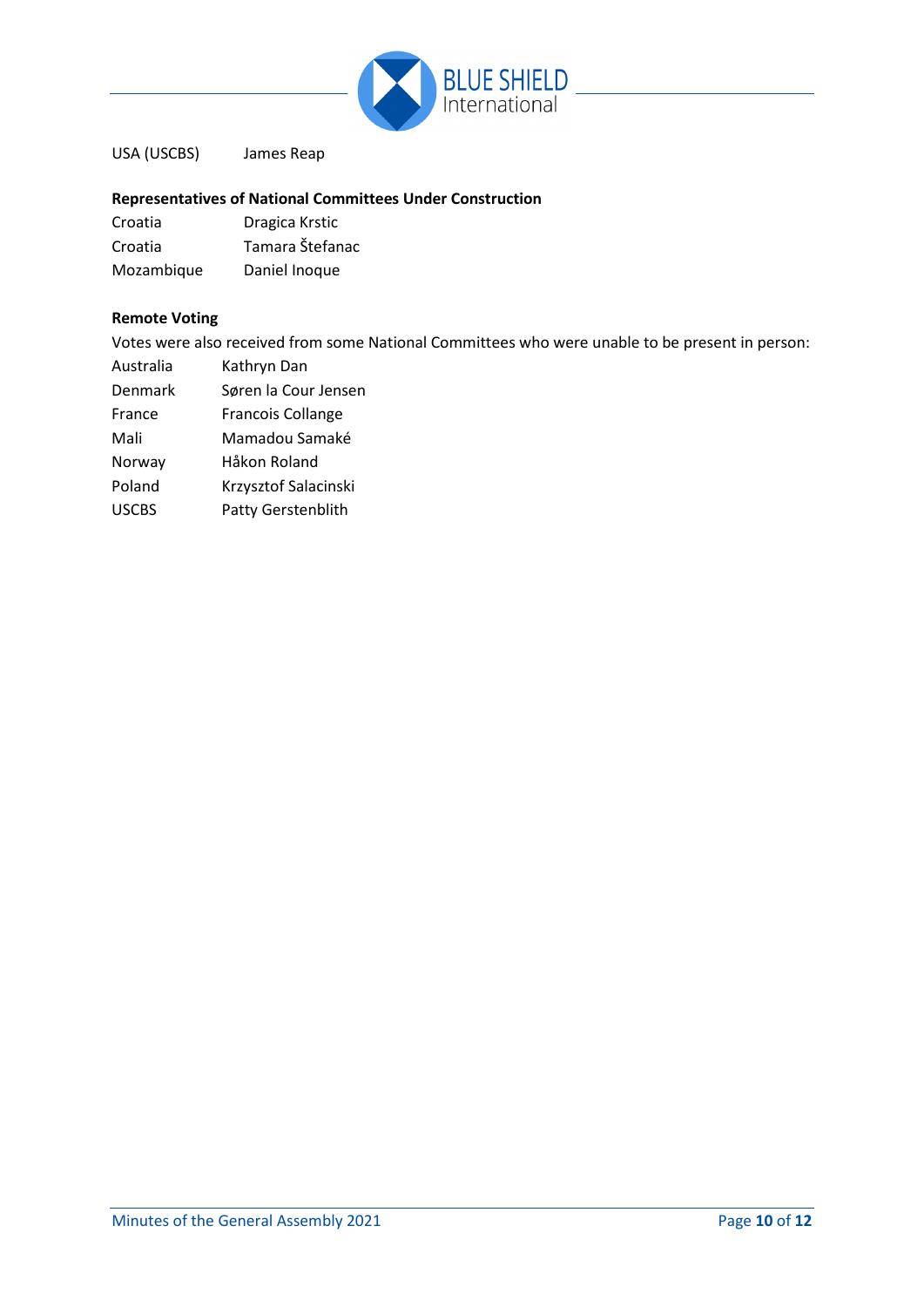

# **Appendix 2: Training Course Outline**

| <b>BLOCK 2</b>    | <b>CPP: Its wider context</b>                                                                                                                                                                                                    |                |
|-------------------|----------------------------------------------------------------------------------------------------------------------------------------------------------------------------------------------------------------------------------|----------------|
| <b>Session 1</b>  | Overview of Block 1 and introduction to Block 2                                                                                                                                                                                  |                |
| <b>Session 2</b>  | CPP within the military context/continuum<br>(Peacetime - kinetic ops/post disaster - stability policing                                                                                                                         |                |
| <b>Session 3</b>  | Introduction to International Law<br>Brief introduction to the terminology and types of international law.<br>Brief introduction to UN SC Resolutions; 1977 Add Protocols to Gen Cons;<br>Rome Statute; UNESCO Declarations etc. | <b>EC</b>      |
| <b>Session 4</b>  | The key messages in the 1954 Hague Convention on the Protection of<br>Cultural Property in the Event of Armed Conflict and its two Protocols of<br>1954 & 1999.<br>From Safeguarding to Respect - a peacetime Convention         |                |
| <b>Session 5</b>  | The 3 levels of protection                                                                                                                                                                                                       | EC             |
| Session 6         | Refuges and safe havens                                                                                                                                                                                                          | <b>EC</b>      |
| <b>Session 7</b>  | 1 <sup>st</sup> Protocol & 1970 Convention                                                                                                                                                                                       | FR?<br>UNESCO? |
| <b>Session 8</b>  | Illicit trafficking of CP - the theory                                                                                                                                                                                           |                |
| <b>Session 9</b>  | Illicit trafficking of CP - some examples                                                                                                                                                                                        |                |
| <b>Session 10</b> | The Sendai Framework for DRR                                                                                                                                                                                                     |                |
| <b>Session 11</b> | <b>Block summary</b>                                                                                                                                                                                                             | EC?            |
|                   | Risk Management? Humanitarian coordination?                                                                                                                                                                                      |                |